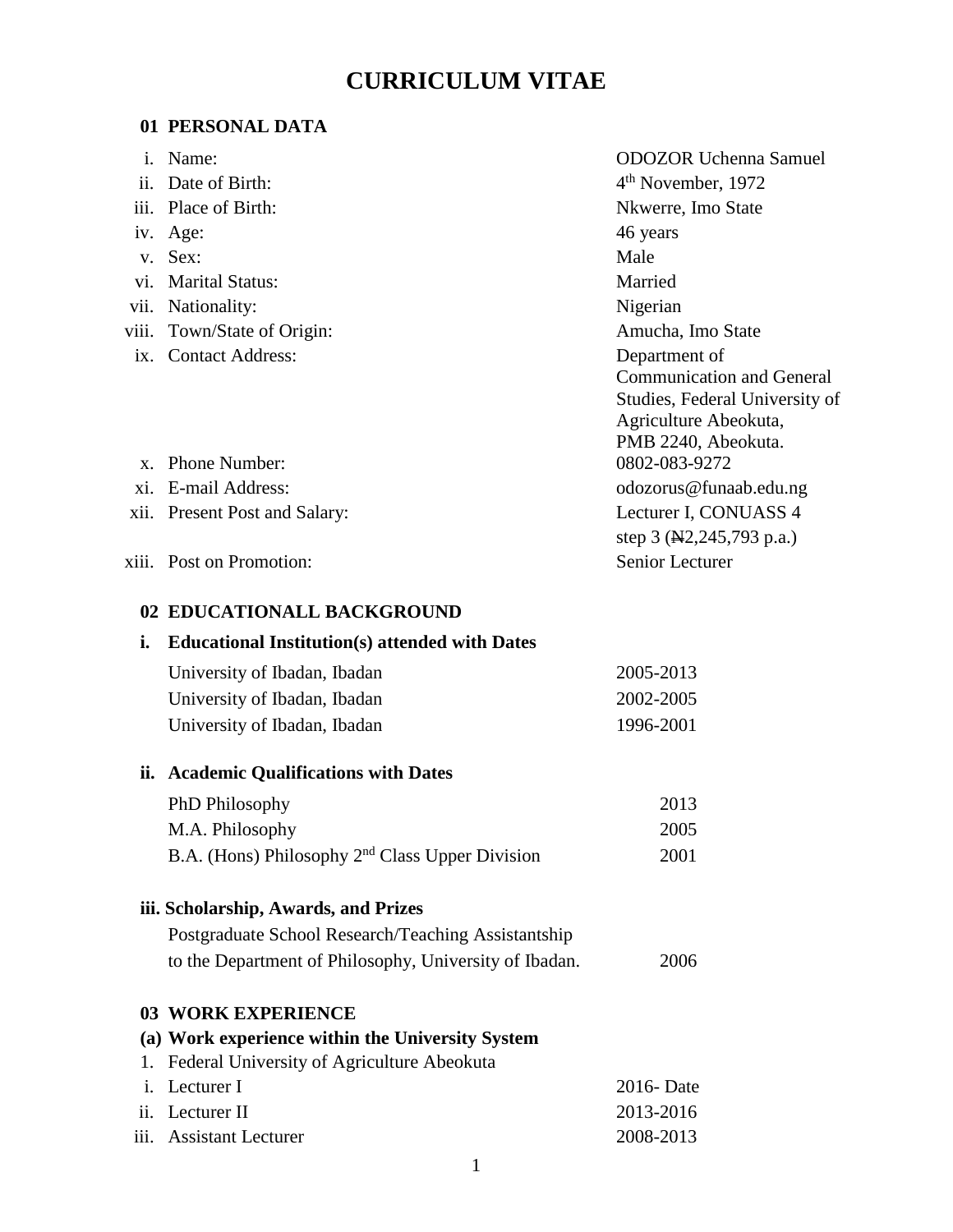# **Course(s) taught at Undergraduate Level**

GNS 104: Introduction to History of Philosophy of Science GNS 105: Introduction to Philosophy and Logic

GNS 204: Logic and History of Science

# **Course(s) taught at Postgraduate Level**

- PET 710: Introduction to Business Ethics
- PET 712: Introduction to Ethics and Information Technology
- PET 807: Ethics and Information Technology
- PET 808: Business Ethics
- PET 812: Ethics and Information Technology
- PET 830: Environmental Ethics

|                                                                                                          | <b>Session</b>                                                                                                                                        | <b>Courses</b>             | <b>Units</b>   | No. of<br><b>Students</b>                | <b>Contact</b><br>(hrs/week) | No. of<br>Lecturers | <b>Individual</b><br><b>Contributions</b> |
|----------------------------------------------------------------------------------------------------------|-------------------------------------------------------------------------------------------------------------------------------------------------------|----------------------------|----------------|------------------------------------------|------------------------------|---------------------|-------------------------------------------|
|                                                                                                          | 2016/2017                                                                                                                                             | <b>GNS 104</b>             | $\overline{2}$ | 761                                      | $\overline{2}$               | 4                   | 25%                                       |
|                                                                                                          |                                                                                                                                                       | <b>GNS 105</b>             | $\overline{2}$ | 758                                      | $\overline{2}$               | $\overline{2}$      | 50%                                       |
|                                                                                                          |                                                                                                                                                       | <b>GNS 204</b>             | $\overline{2}$ | 2620                                     | $\overline{2}$               | $\overline{4}$      | 25%                                       |
|                                                                                                          |                                                                                                                                                       | <b>PET 710</b>             | $\overline{2}$ | 1                                        | $\overline{2}$               | 1                   | 100%                                      |
|                                                                                                          |                                                                                                                                                       | <b>PET 712</b>             | $\overline{2}$ | 1                                        | $\overline{2}$               | 1                   | 100%                                      |
|                                                                                                          |                                                                                                                                                       | <b>PET 808</b>             | $\overline{2}$ | $\mathbf{1}$                             | $\overline{2}$               | $\mathbf{1}$        | 100%                                      |
|                                                                                                          |                                                                                                                                                       | <b>PET 812</b>             | $\overline{c}$ | 1                                        | $\overline{c}$               | 1                   | 100%                                      |
|                                                                                                          |                                                                                                                                                       | <b>PET 830</b>             | $\overline{c}$ | $\mathbf{1}$                             | $\overline{c}$               | 1                   | 100%                                      |
|                                                                                                          | 2017/2018                                                                                                                                             | <b>GNS 104</b>             | $\overline{2}$ | 41                                       | $\overline{2}$               | $\overline{4}$      | 25%                                       |
|                                                                                                          |                                                                                                                                                       | <b>GNS 105</b>             | $\overline{2}$ | 54                                       | $\overline{2}$               | $\overline{4}$      | 25%                                       |
|                                                                                                          |                                                                                                                                                       | <b>GNS 204</b>             | $\overline{c}$ | 2895                                     | $\overline{c}$               | $\overline{4}$      | 25%                                       |
|                                                                                                          |                                                                                                                                                       | <b>PET 808</b>             | $\overline{2}$ | $\mathbf{1}$                             | $\overline{c}$               | 1                   | 100%                                      |
|                                                                                                          |                                                                                                                                                       | <b>PET 812</b>             | $\overline{2}$ | $\mathbf{1}$                             | $\overline{c}$               | 1                   | 100%                                      |
|                                                                                                          |                                                                                                                                                       | <b>PET 830</b>             | $\overline{2}$ | $\mathbf{1}$                             | $\overline{2}$               | 1                   | 100%                                      |
|                                                                                                          | 2018/2019                                                                                                                                             | <b>GNS 204</b>             | $\overline{2}$ | 3591                                     | $\overline{2}$               | 4                   | 25%                                       |
| University of Ibadan<br>2.<br>University of Ibadan Postgraduate School Research/Teaching Assistant<br>i. |                                                                                                                                                       |                            |                |                                          |                              |                     | 2006-2008                                 |
| i.                                                                                                       | b) Previous Work Experience<br>Data Processing Consultant - International Institute of Tropical Agriculture<br>(IITA), Ibadan, Oyo State<br>2003-2008 |                            |                |                                          |                              |                     |                                           |
|                                                                                                          | ii. Class Master for SS3A – Teaching English and Literature in English,<br>Unuatta Secondary School, Sabongida-Ora, Edo State                         |                            |                |                                          |                              |                     | 2001-2002                                 |
|                                                                                                          |                                                                                                                                                       |                            |                | 04 SPECIAL ASSIGNMENTS/COMMUNITY SERVICE |                              |                     |                                           |
| A                                                                                                        |                                                                                                                                                       | <b>Special Assignments</b> |                |                                          |                              |                     |                                           |
| a.                                                                                                       | 2018-Date<br>College Representative in University Committee on HOUSEPAC                                                                               |                            |                |                                          |                              |                     |                                           |
|                                                                                                          | b. College Representative in University Committee on the Environment<br>2017-2018                                                                     |                            |                |                                          |                              |                     |                                           |

c. Course Coordinator, Ethical Theories and Practice (MPE 803) 2015-Date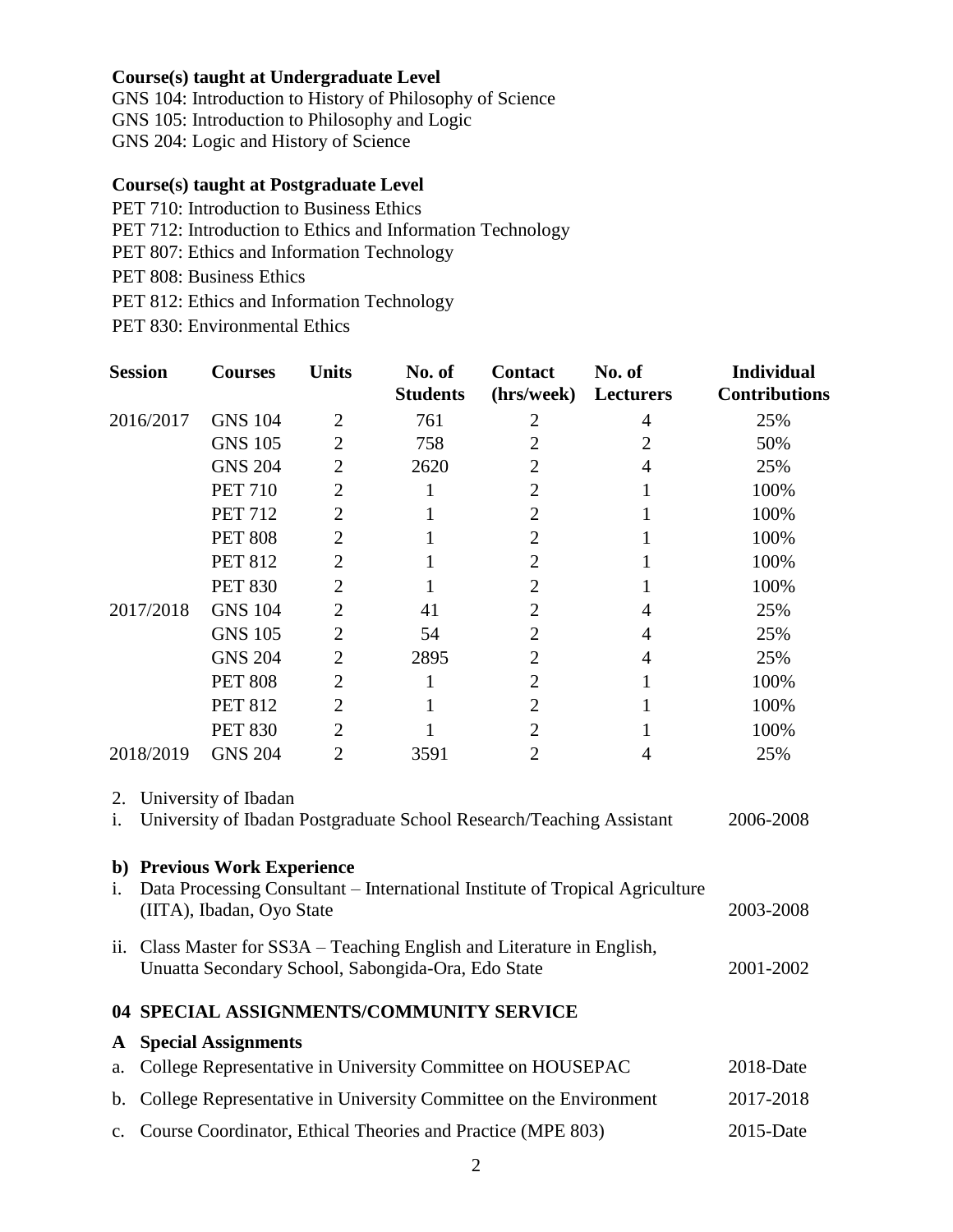| d.             | Course Coordinator, Business Ethics (MPE 808)                                                                                                                                                                            | 2015-Date    |
|----------------|--------------------------------------------------------------------------------------------------------------------------------------------------------------------------------------------------------------------------|--------------|
| e.             | Course Coordinator, Ethics and Information Technology (PET 812)                                                                                                                                                          | 2016-Date    |
| f.             | Course Coordinator, Environmental Ethics (PET 830)                                                                                                                                                                       |              |
| g.             | Paper reviewer, ASSET: Journal of Humanities, Social Sciences and<br>Arts, FUNAAB Journals Management Office                                                                                                             | 2014-Date    |
| h.             | Secretary, Committee on the utilization of the<br>3rd and 4 <sup>th</sup> Quarter DTLC Allocation for multimedia laboratory                                                                                              |              |
| i.             | Secretary, Department of Communication & General Studies Board Meeting                                                                                                                                                   | 2013-2018    |
| j.             | Examination Officer, Department of Communication & General Studies                                                                                                                                                       | 2013-Date    |
| k.             | <b>Result Rectification Officer for GNS 204</b>                                                                                                                                                                          | 2011-Date    |
| $\mathbf{l}$ . | Assistant Coordinator, Philosophy, Language & Communication (COM 702)                                                                                                                                                    | 2009-2013    |
|                | m. Part-Time Coordinator, Logic and History of Science (GNS 204)                                                                                                                                                         | 2008-Date    |
| B<br>a.        | <b>Community Service</b><br>Member, Forthright Gardens Residents' Association, Magboro, Ogun State                                                                                                                       | $2018$ -Date |
| b.             | Chairman, St. Theresa's Catholic Church Council, Awotan, Ibadan                                                                                                                                                          | 2015-2018    |
| c.             | Collation Officer (CO), INEC, Ward 7, Abeokuta South                                                                                                                                                                     | 28-3-2015    |
| d.             | Member, Aderogba Landlords/Landladies' Association, Awotan, Ibadan                                                                                                                                                       | 2008-Date    |
| 05<br>a.       | <b>TRAINING PROGRAMMES ATTENDED</b><br>Grant Sourcing and Proposal Writing Training Workshop, organized by the<br>Directorate of Grant Management, Federal University of Agriculture Abeokuta                            | 2018         |
|                | b. A Two-Day Freshers' Workshop for Academic Staff on "Using Digital<br>Communication Technologies in Teaching and Learning," organized by<br>The College of Agricultural Management and Rural Development, FUNAAB       | 2017         |
| $c_{\cdot}$    | Capacity Building Workshop on "Modern Methods of Teaching and<br>Learning in Higher Education" organized by the Academic Planning Unit,<br>Federal University of Agriculture Abeokuta                                    | 2016         |
| d.             | Training for Collation Officers, Salaudeen Abiola Comprehensive<br>Secondary School, Osiele, Abeokuta, organized by the Independent National<br>Electoral Commission (INEC)                                              | 2015         |
| e.             | Cassava Enterprise Development Project (CEDP) Training for Cassava<br>Processing Entrepreneurs in South-East and South-South Nigeria, organized by<br>the International Institute of Tropical Agriculture (IITA), Ibadan | 2006         |
| f.             | Project for Sustainable Agriculture in Borno State (PROSAB) for Borno<br>State Rural Farmers, organized by the International Institute of Tropical<br>Agriculture (IITA), Ibadan                                         | 2005         |
| g.             | Cassava Mosaic Disease (CMD) Intervention Project for Farmers in<br>South-East and South-South, Nigeria, organized by IITA-Ibadan                                                                                        | 2004         |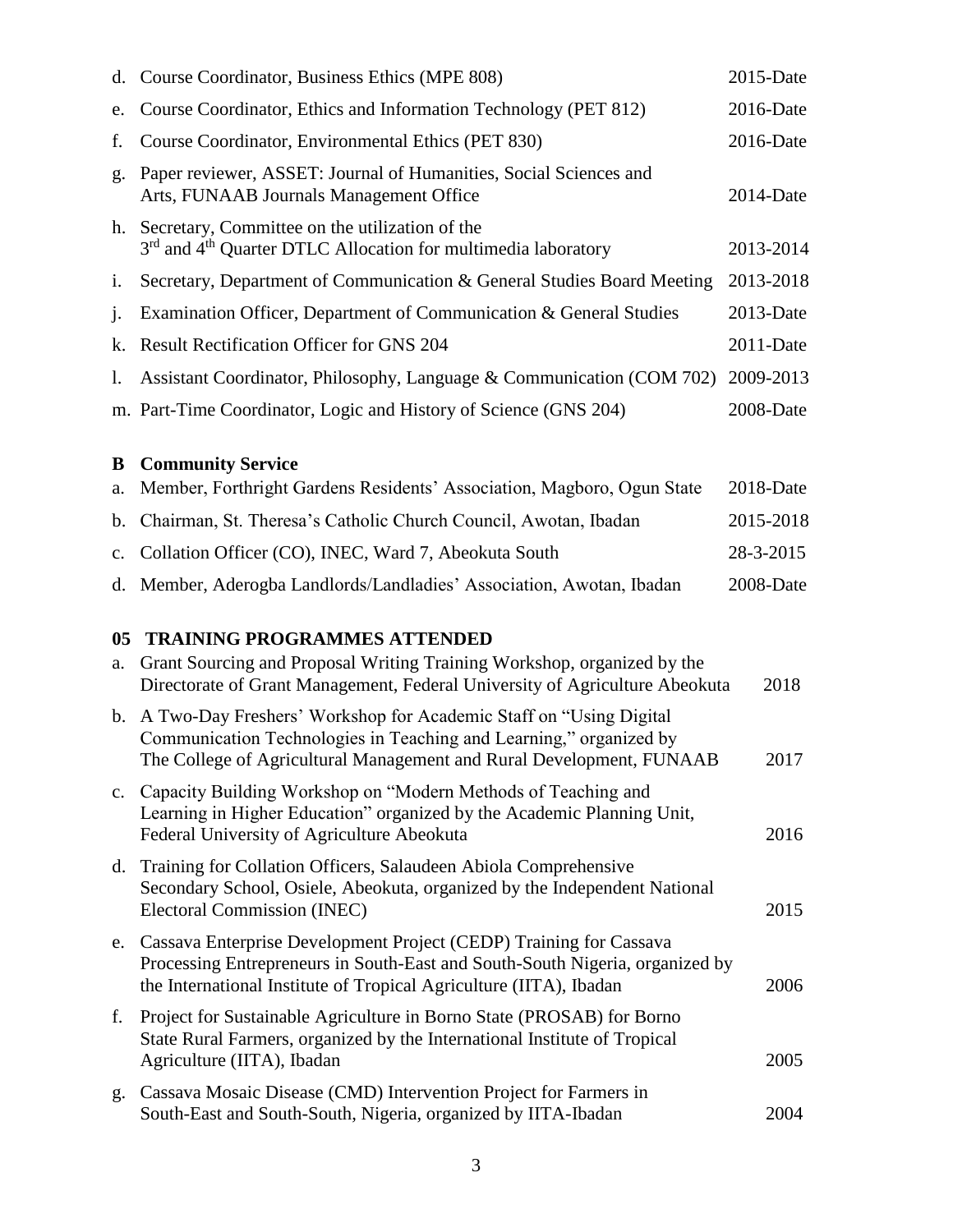# **06 COMMENDATIONS** NIL

#### **07 MEMBERSHIP OF PROFESSIONAL BODIES**

| 1. National Association of Teachers and Researchers in English as a |              |  |  |  |
|---------------------------------------------------------------------|--------------|--|--|--|
| Second Language (NATRESL)                                           | $2019$ -Date |  |  |  |
| 2. Philosophers' Association of Nigeria (PAN)                       | $2006$ -Date |  |  |  |

# **08 RESEARCH INTEREST OR COMMISSIONED PROJECTS**

#### **(a) Research completed:**

- i. Rethinking the Vehicular Conception of Language in Human Communication, Logic and Argumentation June, 2019
- ii. Philosophical Perspectives on Improving Chronic Disease Self-Management: Implications for Nursing Practice March, 2019
- iii. Dewey's Pragmatic Philosophy of Education and Twenty-First Century Moral Learning and Social Development in Nigeria January, 2019

#### **(b) Research in progress:**

- i. Social and Cultural Development in Africa: Salient Lessons from Olusegun Oladipo's *Philosophy and Social Reconstruction in Africa.*
- ii. Hate Speech and Language for National Reconstruction: The Nigerian Context
- iii. Rawls and the Primacy of Social Justice A Critical Exposition
- iv. Pragmatic Ethics and the Contemporary Nigerian Value System

#### **09 PUBLICATIONS**

#### **(a) Dissertation and Thesis**

- 1. **Odozor, U.S.** (2012): Evolutionary Biology and the Determinants of Morality. Unpublished PhD Thesis. Department of Philosophy, University of Ibadan, Ibadan.
- 2. **Odozor, U.S.** (2004): Pragmatic Ethics and the Contemporary African Value System. Unpublished M.A. Dissertation. Department of Philosophy, University of Ibadan, Ibadan.

#### **(b) Articles in Learned Journals:**

- \*3. **Odozor, U.S.** and Akintona, E.O. (2019): A Hermeneutic Approach to the Problem of Illusion in Sense Perception. *UJAH: Unizik Journal of Arts and Humanities.* 20(1):71-96. ISSN: 1595-1413. Published by the Faculty of Arts, Nnamdi Azikiwe University, Awka, Nigeria.
- \*4. **Odozor, U.S.** and Akintona, E.O. (2018): Re-evaluating the Political Philosophies of Plato and Wiredu for the Maximisation of Democracy in Nigeria. *Journal of Research in National Development.* 16(2):64-71. ISSN 1596-8308. Published by the Transcampus Interdisciplinary

 $\overline{\phantom{a}}$ 

<sup>\*</sup> Published after the last promotion.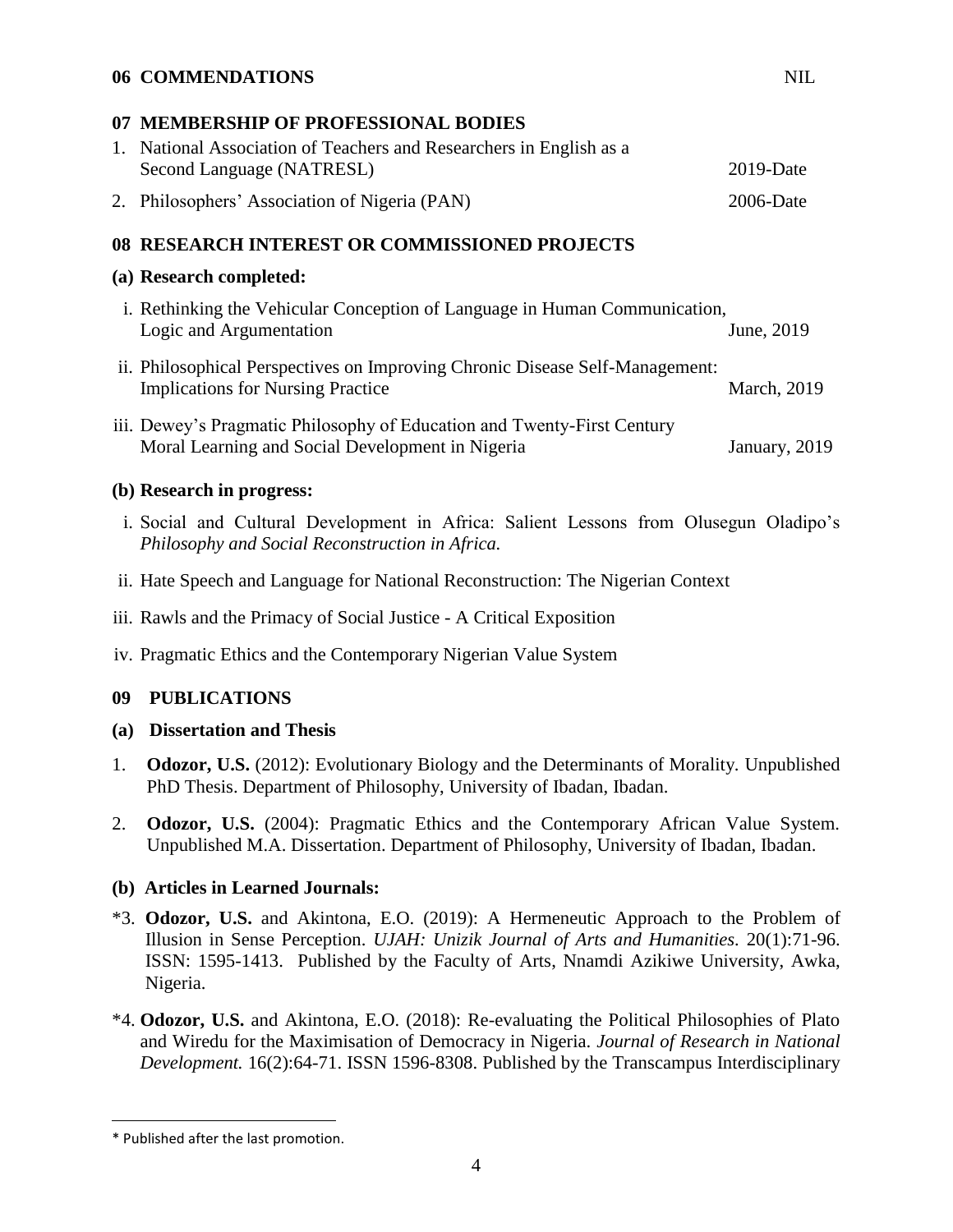Research and Study Group, Department of Maritime Management Technology, Federal University of Technology, Owerri, Nigeria.

- \*5. Akintona, E.O., **Odozor, U.S.** and Aina, A. (2018): The Argument from Illusion and the Challenges of Human Perceptual Experience. *AJAPHIL: Akungba Journal of Applied Philosophy.* 3(2):39-53. ISSN 2636-5510. Published by Department of Philosophy, Adekunle Ajasin University, Ondo State, Nigeria.
- \*6. Akintona, E.O. and **Odozor, U.S.** (2017): The 'Self' and 'Others' in Cultural and Epistemological Pursuit. *Journal of Philosophy and Development.* 16(1):13-28. ISSN 177- 7678. Published by the Department of Philosophy, Onabisi Onabanjo University, Ogun State, Nigeria.
- \*7. **Odozor, U.S.** and Akintona, E.O. (2017): Philosophical Evaluation of the 'Is/Ought' Dichotomy in the Context of Language Usage. *English Language Teaching Today: Journal for Teachers of English and Communication Skills.* 13:73-85. ISSN: 1119-0426. Published by the National Association of Teachers and Researchers in English as a Second Language.
- \*8. Akintona, E., Sotiloye, B. Bodunde, H. **Odozor, U.** and Aina, B. (2017): Quine's Indeterminacy Thesis and the Problem of Semantics. *English Language Teaching Today: Journal for Teachers of English and Communication Skills.* 13:45-53. ISSN: 1119-0426. Published by the National Association of Teachers and Researchers in English as a Second Language.
- \*9. **Odozor, U.S.** and Akintona, E.O. (2017): 'Sin' in the Old Testament and Igbo Traditional Thought. *Essence: Interdisciplinary International Journal of Philosophy.* 11(1):13-22. Published by the Department of Philosophy, Nnamdi Azikiwe University, Awka, Anambra State.
- \*10.Akintona, E.O., **Odozor, U.S.**, Fapojuwo, O.E. and Akeredolu-Ale, B.I. (2016): Web 2.0 as an Instructional Tool in Teaching Large Classes at FUNAAB, Nigeria. *Journal of Humanities, Social Sciences and Creative Arts.* 11(1&2):26-37. Published by Federal University of Agriculture Abeokuta, Ogun State, Nigeria.
- +\*11. Akintona, E.O. and **Odozor, U.S.** (2016): Philosophy and National Development. *The International Journal of Humanities & Social Studies.* 4(12):323-328. Published by Redfame Publishing 9450 SW Gemini #9916 Beaverton, Canada. http://ijhss.redfame.com<sup>2</sup>
- 12. **Odozor, U.S.** (2015): Nature on Trial: A Philosophical Interrogation of G.C. Williams' 'Mother Nature Is a Wicked Old Witch'. *Journal of Humanities, Social Sciences and Arts.* 10(2):54-68. Published by Federal University of Agriculture Abeokuta, Ogun State, Nigeria.
- 13. **Odozor, U.S.** (2015): Evolutionary Biology and the Determinants of Morality 2. *Sophia: An African Journal of Philosophy.* 15(2):20-28. Published by the Department of Philosophy, University of Calabar, Nigeria.
- +14.**Odozor, U.S.** (2014): Is There a 'Traditional' African Philosophy? *Journal of Philosophy and Nature.* 10(1&2):77-98. Published by the Department of Classics and Philosophy, University of Cape Coast, Ghana.

 $\overline{\phantom{a}}$ 

<sup>+\*</sup> Foreign journal publication after the last promotion

<sup>\*</sup> Published after the last promotion.

<sup>+</sup> Foreign journal publication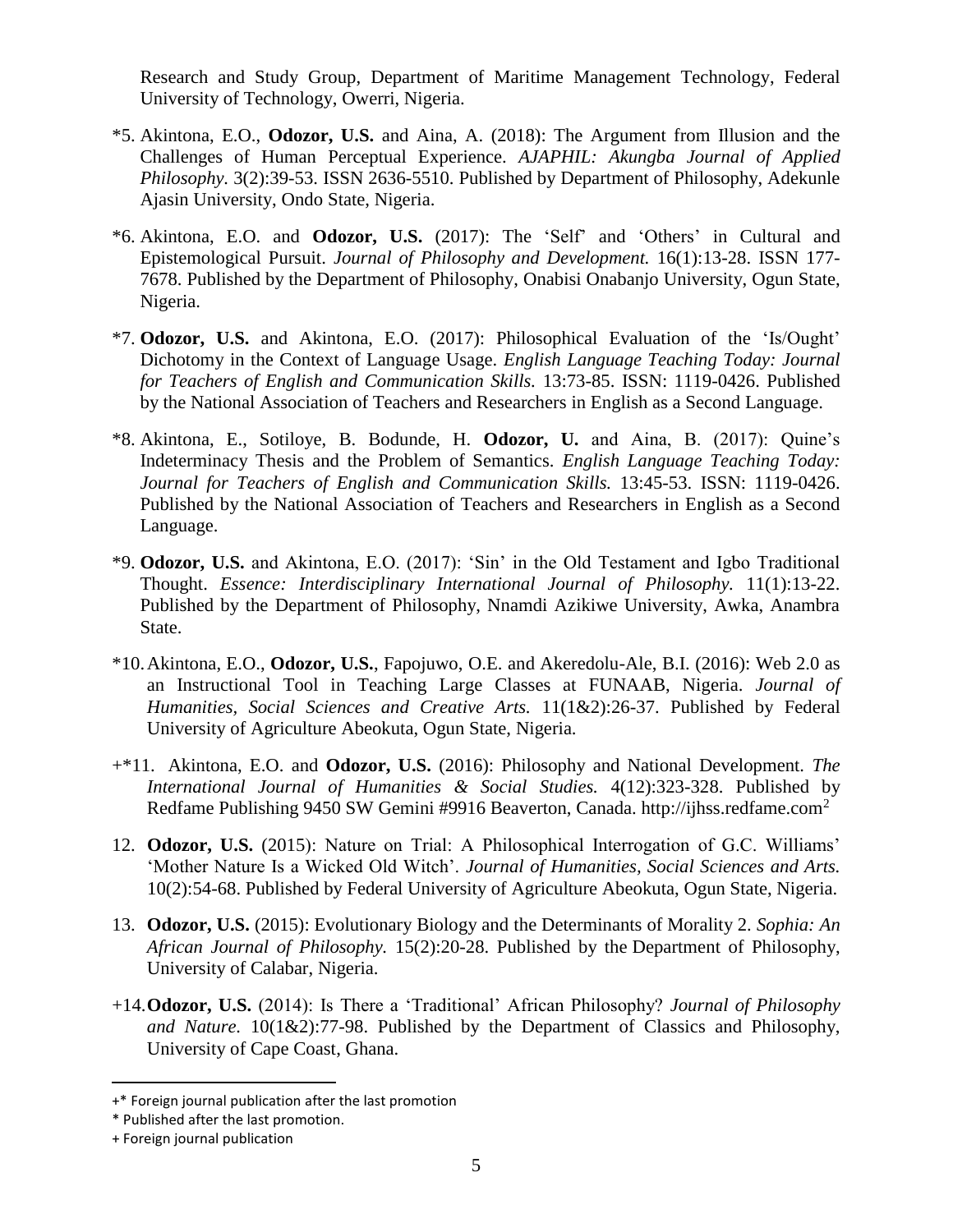- 15. **Odozor, U.S.** and Metuonu, I.C. (2011): Evolutionary Biology and the Determinants of Morality. *Sophia: An African Journal of Philosophy.* 13(2):18-26. Published by the Department of Philosophy, University of Calabar, Nigeria.
- 16. **Odozor, U.S.** (2010): African Philosophy in Search of Tradition: A Reappraisal of Odera Oruka's 'Sagacious Didactics'. *International Journal of African Culture and Ideas.* 10(2):61-74. Published by the Department of Philosophy, Ladoke Akintola University of Technology, Ogbomosho, Nigeria.
- +17.**Odozor, U.S.** and Nwaorgu, O.G.F. (2009): Prospects for Evolutionary Philosophy. *Journal of Philosophy and Nature.* 5(1):82-108. Published by the Department of Classics and Philosophy, University of Cape Coast, Ghana.

# **(c) Journal Articles Accepted for Publication:** 3

18. Thompson, O.O., Nwaorgu, O.G.F, Afolabi, A.S, Aduradola R.R., and **Odozor U.S.** (2019): Fake News, Hate Speech and the Implications of Government Responses in Nigeria, 2015- 2019. *Journal of Communication and Media Research.* 11(2). ISSN: 2141-5277. Published by the Association of Communication Scholars and Professionals of Nigeria. (Acceptance letter dated June 29, 2019).

# **(d) Book:**

19. Onifade, C., Olaifa, T., **Odozor, U.** and Imhonopi, D. (2015): *Studies in Arts and Social Sciences.* Abeokuta: Jacob & Lydia Publishers. ISBN: 978-97849953-9-9. Sponsored by TETFUND.

# **(e) Contributions to chapters in Books:**

- +\*20. **Odozor, U.S.**, Aduradola, R.R., Thompson, O.O., and Akintona, E.O. (2019): A Conceptual and Ethical Approach to Corporate Social Responsibility in Africa's Development Crisis: The Marange Experience. In S. Mugova and P. R. Sachs (eds.), *Opportunities and Pitfalls of Corporate Social Responsibility, CSR, Sustainability, Ethics & Governance*. Switzerland: Springer. 197-214.
- +\*21. Thompson, O.O., Aduradola, R.R., **Odozor, U.S.**, Nwaorgu, O.G.F., Afolabi, A. S. and Ade-Ibijola, A.O. (2019): The World against Us: The Vulnerable Group, Marange Diamond Mines and the Corporate Social Responsibility Question. In S. Mugova and P. R. Sachs (eds.), *Opportunities and Pitfalls of Corporate Social Responsibility, CSR, Sustainability, Ethics & Governance.* Switzerland: Springer. 123-138.

# **(f) Papers in refereed conference proceedings:**

+\*22. Akintona, E., **Odozor, U.**, Sotiloye, B., Aduradola, R., Bodunde., H. and Akeredolu-Ale, B. (2017): Feminism and Unity of Opposites: Enhancing Good Leadership and Governance in Nigeria. *Proceedings of the 5th International Conference on Management Leadership and Governance (ICMLG 2017)*. Edited by Dr Zanele Ndaba and Dr Thabang Mokoteli. 24-31. Published by Academic Conferences and Publishing International Limited, Reading, UK. Hosted by Wits Business School, University of Witwatersrand, Johannesburg, South Africa. 16-17 March, 2017.

l

<sup>+</sup> Foreign journal publication

<sup>+\*</sup> Foreign publication after the last promotion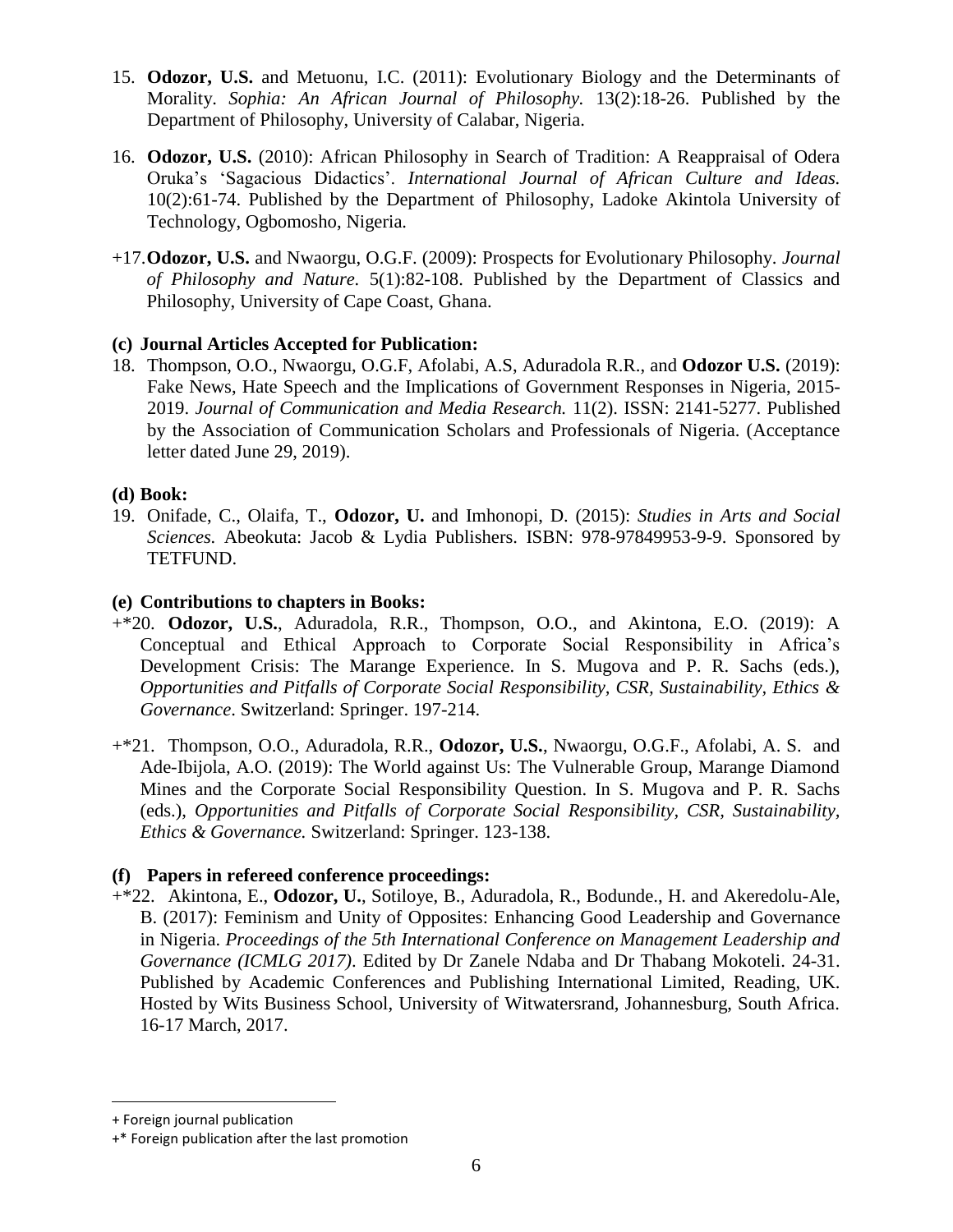23. **Odozor, U.S.** (2014): How Biology Guides Ethics. *Frontiers of Knowledge in Philosophy: Cutting Edge Issues. Proceedings of the Biennial Conference and General Meeting of the Nigerian Philosophical Association (NPA)*, Asiegbu, M. and Chukwuokolo, J.C. (Eds.): 211-230. Published by Nigerian Philosophers' Association.

# **(g) Technical Reports:** NIL

# **10 MAJOR CONFERENCES ATTENDED WITH PAPERS READ**

- i. **Odozor, U.S.,** Atata, S.N. and Thompson, O.O. (2019): Social and Cultural Development in Africa: Salient Lessons from Olusegun Oladipo's *Philosophy and Social Reconstruction in Africa.* Paper presented at the 2019 Fela Kuti International Conference on African Homelands and Social Theory on the theme "Rethinking African History: Knowledge Production and Political Sustenance in Post-Colonial Africa," Institute of African Diaspora Studies, University of Lagos, Nigeria (5-7 July, 2019).
- ii. **Odozor, U.S.** and Akintona, E.O. (2019): Rethinking the Vehicular Conception of Language in Human Communication, Logic and Argumentation. Paper presented at the 14th Annual English Language Teaching Today (ELTT) Conference of the National Association of Teachers and Researchers in English as a Second Language (NATRESL), with the theme: "Academic and Professional Communication in the Digital Age," held from 25 to 28 June, 2019, at the Federal University of Technology, Akure, Nigeria.
- iii. **Odozor, U.S.,** and Akintona, E.O. (2018): Dewey's Pragmatic Philosophy of Education and Twenty-First Century Moral Learning and Social Development in Nigeria. Paper presented at the 2018 Biennial Conference of the Philosophers Association of Nigeria, in collaboration with UNESCO Regional Office in Abuja, held in Adekunle Ajasin University, Akungba-Akoko, Ondo State, Nigeria (14-17 November, 2018).
- iv. **Odozor, U.S.** and Akintona, E.O. (2017): Philosophical Evaluation of the 'Is/Ought' Dichotomy in the Context of Language Usage. Paper presented at the 13th Annual ELTT Conference of the National Association of Teachers and Researchers in English as a Second Language, with the theme: "ELT: Innovations, Transformations and Technologies," held from 4 to 7 July, 2017, at the Federal University of Agriculture, Abeokuta, Nigeria.
- v. **Odozor, U.S.** (2016): Re-evaluating the Political Philosophies of Plato and Wiredu for the Maximisation of Democracy in Nigeria. Paper presented at the Biennial Conference and General Meeting of the Nigerian Philosophical Association, Federal University of Abuja (16-19 October, 2016).
- vi. **Odozor, U.S.** (2012): How Biology Guides Ethics. Paper presented at the Biennial Conference and General Meeting of the Nigerian Philosophical Association, Federal University of Abuja (22-24 October, 2012).